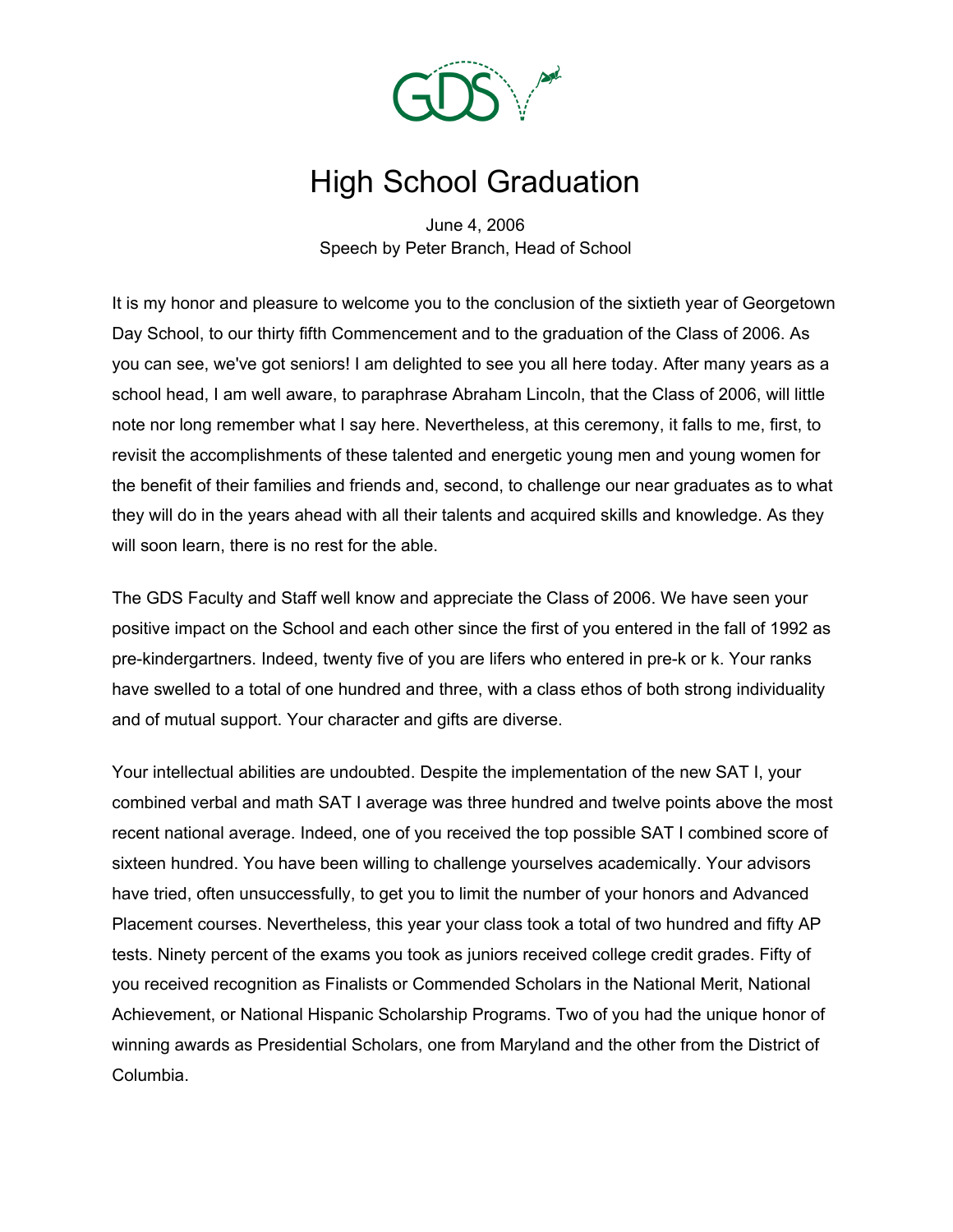In looking toward your paths beyond GDS, you had the wisdom and sense of yourselves to look broadly for colleges and universities which best fit you as individuals. As a result, this class sent applications to one hundred and nine different colleges and universities. Defying the national hysteria about multiple applications, you applied to an average of six schools, just what your college counselors recommended. You will be attending a total of fifty nine different institutions.

The life of the School has benefited from your leadership. You were remarkably good peer leaders to the freshmen, providing support and good cheer, as well as a second lunch out, much to the delight of the freshmen and the local restaurants. The positive spirit of SSC was generated through your personal approach to the school community. On multicultural and sexual orientation issues, you facilitated school, regional and national dialogues, obtaining recognition for GDS's efforts at the DC Metro Diversity Leadership Conference and the national People of Color Conference. On Diversity Retreats and during Martin Luther King, Jr. Day, you gave voice to the need to celebrate all of the students in the School.

In the Arts, you will be missed Your individual talents were remarkable as shows, one acts, musicals, and vocal and instrumental performances over your four high school years demonstrated. Particularly notable during productions was your basic decency to each other, to the faculty and to younger students. Your studio art work enhanced the halls of GDS.

Although community service is often begun as a requirement, many of you came to understand it as a personal and social responsibility. Together, you have contributed a documented 12,734 hours to helping others. You have worked on ranches in the West and revitalized urban parks in the District; you've worked to rebuild the Louisiana coastline and constructed low-income housing in D.C.; you've saved endangered animals; coached children in a variety of sports, prepared meals for the hungry and homeless; saved lives in emergency rooms and ambulances; provided help to the elderly and ill, and tutored and mentored children in schools, recreation departments, through music, the Special Olympics and our own art department. You have worked all over the world. A number of students have spent hundreds of hours creating a sister school in Ethiopia. Altogether, this has been a remarkably caring class.

In athletics you have given great support to GDS teams for four years, helping win two MAC Cross Country banners, two MAC Track and Field banners, and two MAC men's soccer banners. Many of you have been named to the all-league teams in MAC and ISL for your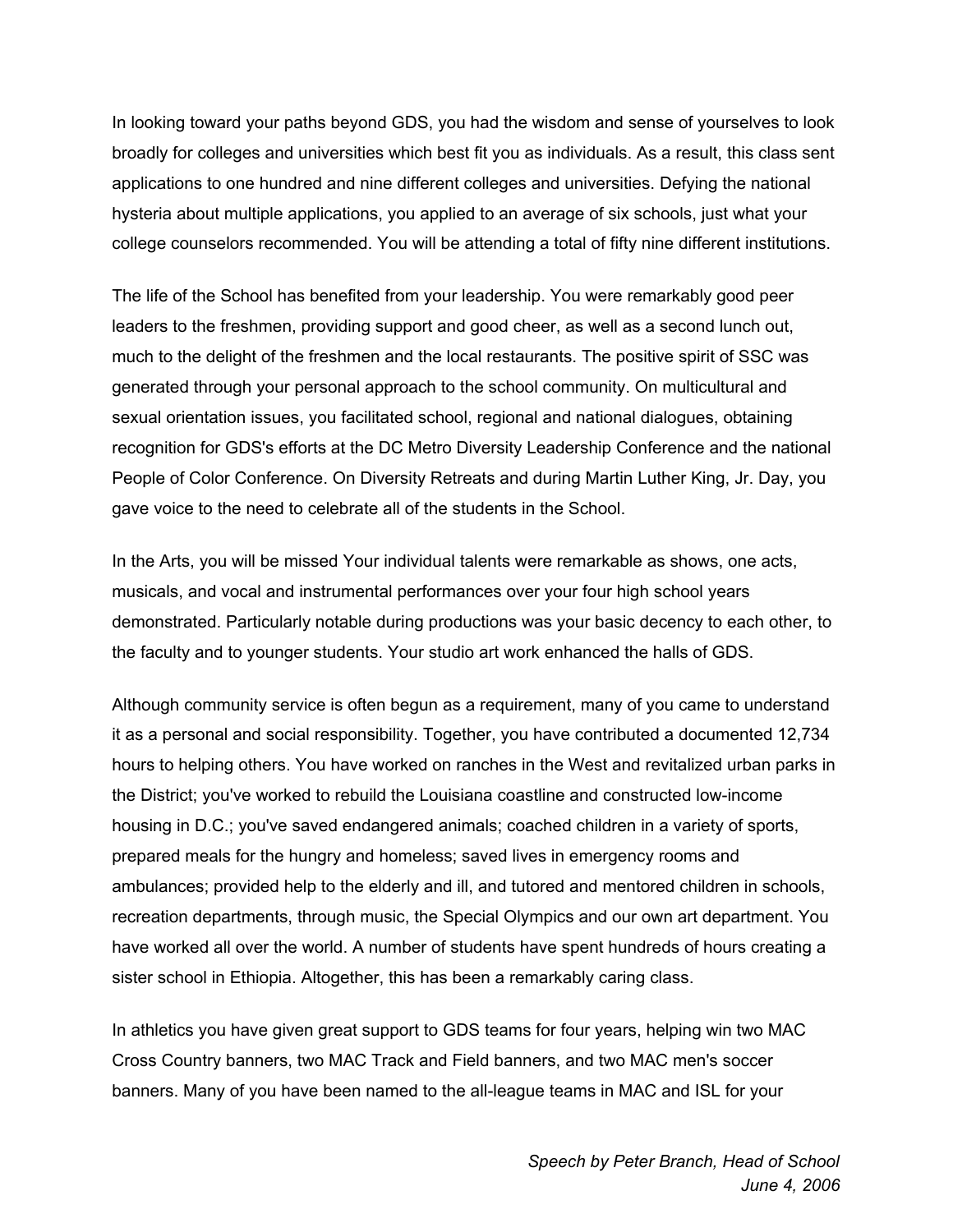respective sports. Three of you ran on the four-by-eight-hundred meter relay team at the Nike Indoor nationals which placed eighteenth in the nation and set a new GDS record. All of the teams which would have used our field bore with good grace, and even with success, the absence of home games as a result of the construction.

In this talented class, there were many individual achievements. A listing of a few of your honors captures the breadth of your interests. One young woman collected twenty eight hundred prom dresses for very grateful Katrina victims and got more media attention than many a celebrity or politician. Another individual was the national winner last year of the Lincoln Essay contest in which she described how "sitting in the hall between classes, my friends and I discuss the faults of our school's administration, the right to same sex marriage, and the justification for the Iraq war." As a junior, another student helped save his father's life thanks to the application of CPR learned in a GDS P.E. class. In the National Latin exam, a member of the Latin Cult earned a perfect score. One of you received a Scholastic Art and Writing Gold Key this year for her Photography Portfolio. You contributed to the most successful Debate team in GDS history, in one weekend taking the top prize in tournaments on both coasts. Two of you were named the Top Debate Squad at the High School level, an award given this year for the first time.

In the Auger Bit and the Yearbook, in Its Academic, Model Congress, Model UN, the National Science Bowl, the National Math Exam, and in all the ways GDS students challenge yourselves and bring life to our school, the Class of 2006 has been distinguished.

After the Awards Assembly, it was my pleasure to receive a copy of the 2006 Menagerie, the GDS yearbook, which adopted as its theme, "Under Construction," with a wonderful grasshopper holding plans and wearing a yellow hardhat. With the spirit of generosity which this class has shown throughout its career, the editor writes, in the Foreword, that "What we hoped to highlight ... was not the minor inconveniences of the building process, but, rather, this dynamic time of new beginnings and positive change." She then comments that "the entire GDS school community shares the feeling of excitement about the physical changes which will enhance the GDS experience."

From the rapt attention to the construction site of students in the library to the cooperation of parents with the new carpool procedures to the successful and speedy packing efforts of the faculty and staff, the GDS high school threw itself into supporting the construction professionals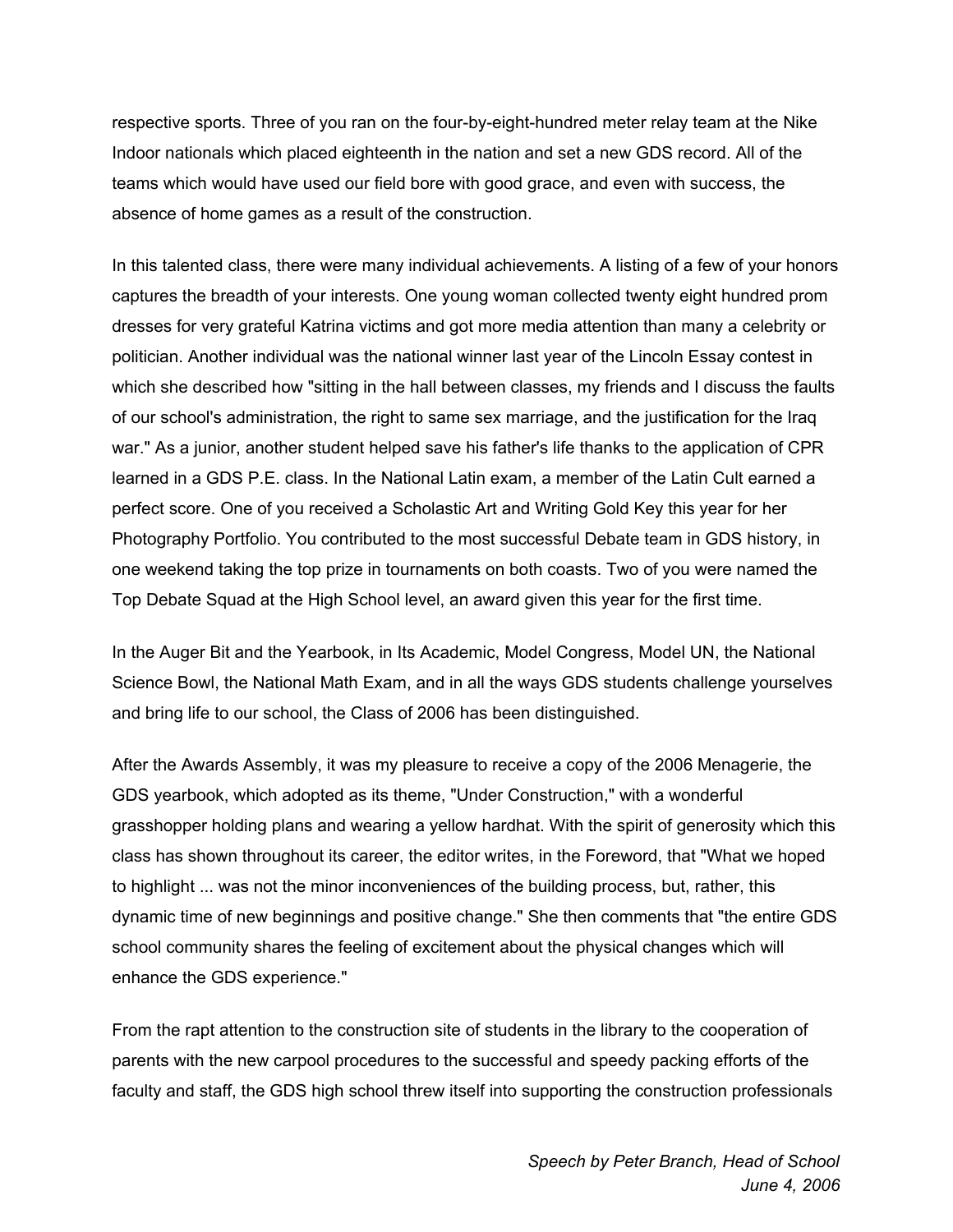in their efforts on our behalf. Dislocated from their former perches around GDS, seniors found new haunts and even friends and laid claim on their own square of carpeting in the halls.

The yearbook theme of "Under Construction" also reflects, in the minds of the editors and staff, "the essence of senior year in a more symbolic sense." "After all," they wisely note, "senior year is a time of figuring out who we are and where we are going, at least for the next four years. Our lives are under construction, and we have all benefited from the firm and deep foundations that GDS has provided us with in the academic fundamentals, but they have also instilled in us the power of intellectual curiosity, excitement and risk-taking. As we embark on the next phase of our lives, we have been enriched by the school's values of respect, trust and caring."

As Head of GDS, I could not be prouder of that succinct summary of the goals of this school. The Class of 2006 gets it. And you know that you are still a work in progress, or under construction. The faculty from your earliest days at GDS has valued and challenged your undoubted intellect. On the other hand, you and they have known when your curiosity and developmental inclinations got it wrong. One of the great things about being head of a pre-k to grade twelve school is the opportunity to watch such developing understanding. Since you entered third grade, I have that pleasure, as well as a few challenges. In Middle School, when you took too seriously a teacher's expressed desire for one of the white rocks lining Landon's driveway, we had to extend our apologies, and, of course, the rock, to that fellow school. That same year, your sense of justice and respect for community were demonstrated at your post 9/11 assembly when you read from the Koran and the Old and New Testaments and listened to a classmate play Jimmy Hendrix's version of the Star Spangled Banner on her electric guitar.

Your yearbook celebrates the school's values of trust, caring and respect. Those values have become part of your lives because of the belief in them by your family, as well as by your teachers. When the adults in your lives trust you, care for you and respect you, then you learn by that example to extend such support to each other. Mentoring, whether of second graders by fifth graders, or of freshman and sophomores girls by junior and senior girls in SIS, or in Monday tutoring or Tuesday art classes, or of freshmen by seniors, or of children in an Ethiopian village mentoring has been an essential training for you as the transformative leaders I know you will be.

GDS would not be the school for social justice founded sixty years ago if it did not value your